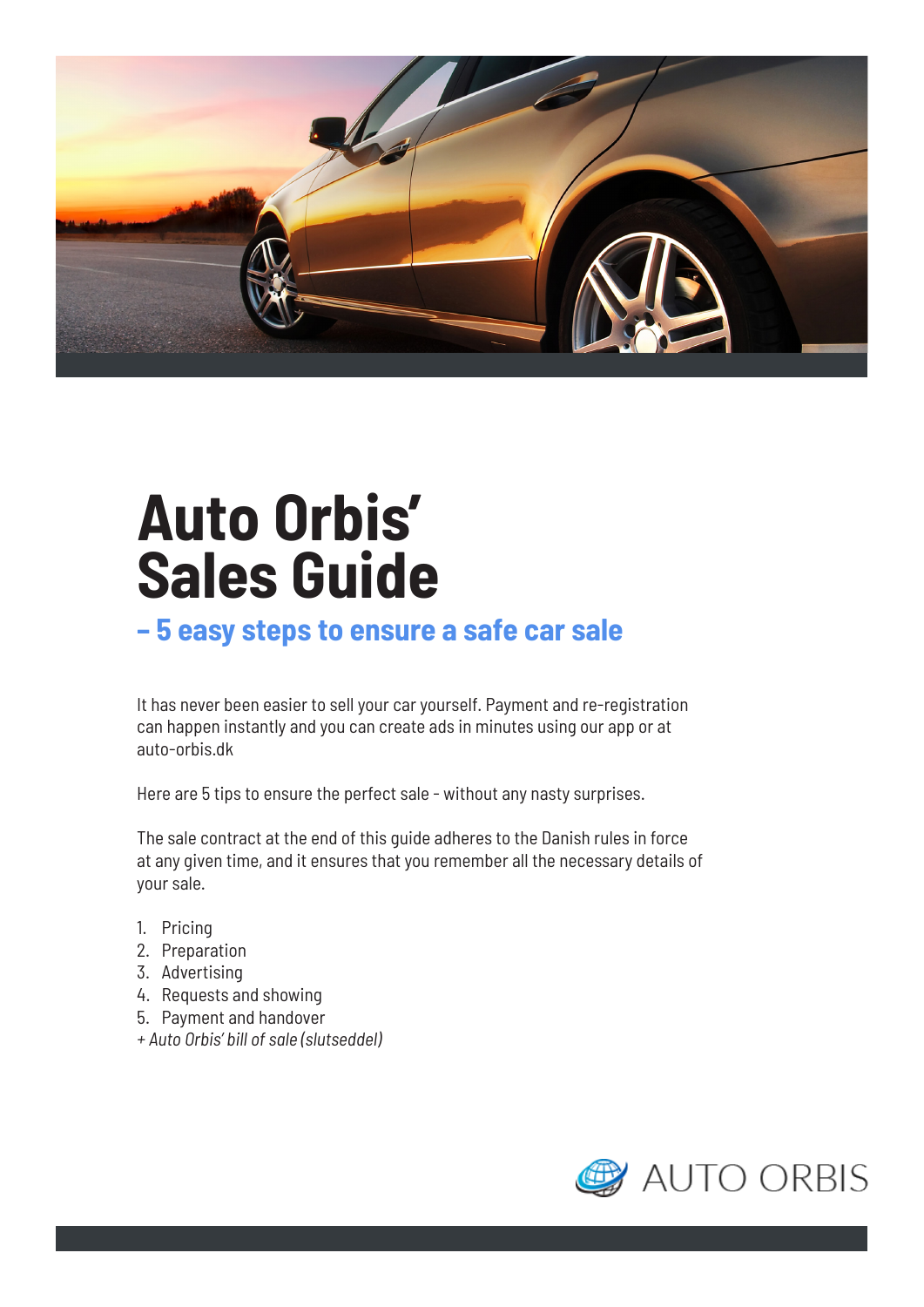## **Pricing**

Besides colour, condition, mileage, extra gear and the make of your car, there are other things that can affect the price of your car, e.g. the current demand for the model and make as well as levy changes.

If you are in doubt about how to price your car, you can use Auto Orbis' appraisal tool and make adjustments based on your search results. Our tool displays how many cars like yours are for sale at the moment here at Auto Orbis.

## **1. Look up your car and see the other cars at: www. Auto-Orbis.dk**

Extra gear is nice but not always a deciding factor when it comes to price. However, extras may make the car more saleable than cars of a similar model, year and make that do not come with the same equipment.

Know that when you sell the car privately, you are not covered by the Danish Sale of Goods Act's regulations about consumer purchases. You do not have to offer a two-year right of complaint as car dealers have to. However, the exemption also means that the buyers will expect to get the car at a discount. Remember to take that into consideration when you are pricing your car.

## **NB!**

Buyers come in all shapes and sizes. Some want to negotiate the price while others think the price is fixed. State clearly in your ad whether you are willing to negotiate price and want a serious offer or if the price is fixed. That way, you can avoid misunderstandings.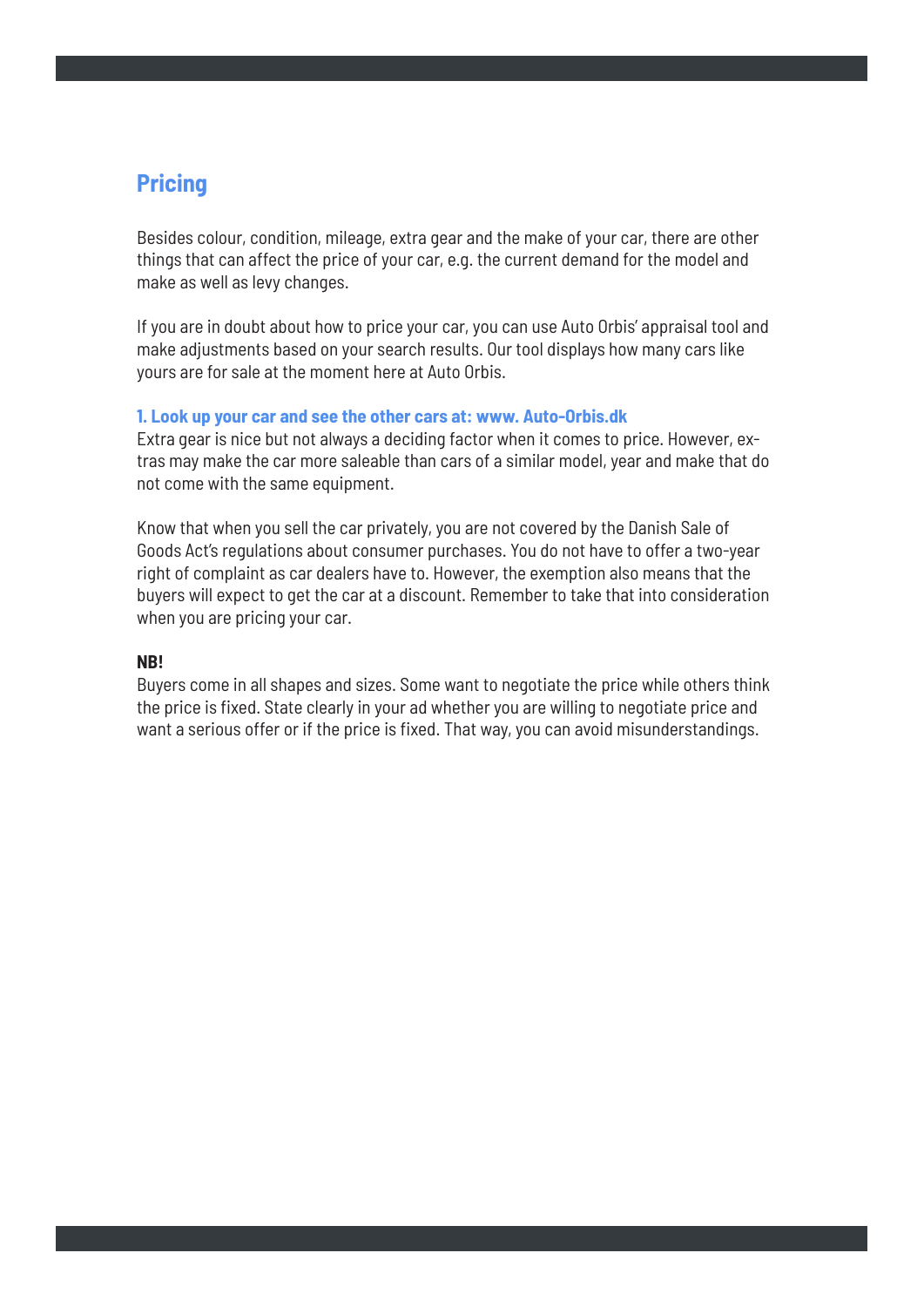## **Preparation**

Before your car is ready for sale, it is important that you have made sure you have all the right documents and information about the car.

It is likewise important that you have some good pictures of the car that show its best features and are still honest. There is nothing worse than disappointed buyers who get a nasty surprise when the little scratch turns out to be a big, unsightly bump of rust.

We recommend you do the following before writing our ad:

## **1. Find the car's Danish Vehicle Registration Certificate (Part I and II).**

## **2. Find any important receipts relating to damages, repairs or extra gear.**

It is very positive if you are able to document investments in extra gear or major/important repairs. .

## **3. Clean and photograph the car to make the most of your advertisement.**

When you want to catch the right buyers, good pictures are crucial. Make sure the car is clean and tidy. A dirty car gets fewer buyers.

Find a calm background with no clutter and details and sufficient room for the whole car to be photographed. Bend down a little when you take the pictures and make sure to take plenty to have something to choose from. Take pictures of equipment that is unique to your car - e.g. heating in the steering wheel, sat nav or adaptive cruise control. The following angles are helpful to display your car:

- 1. At a slanted angle from the front with the wheels turned so the rim faces the camera
- 2. From the side
- 3. At a slanted angle from behind, to display the opposite side of the car to the picture from the side
- 4. Dashboard (remember to adjust the steering wheel and ventilation nozzles)
- 5. Front seats
- 6. Back seats
- 7. Boot
- 8. Special equipment or service manual including stamps

## **NB!**

Just use your cell phone to take the pictures. Today, most smartphones have good cameras that easily match the quality necessary for a car advertisement. Furthermore, it is simple and quick to transfer pictures from the phone to the ad.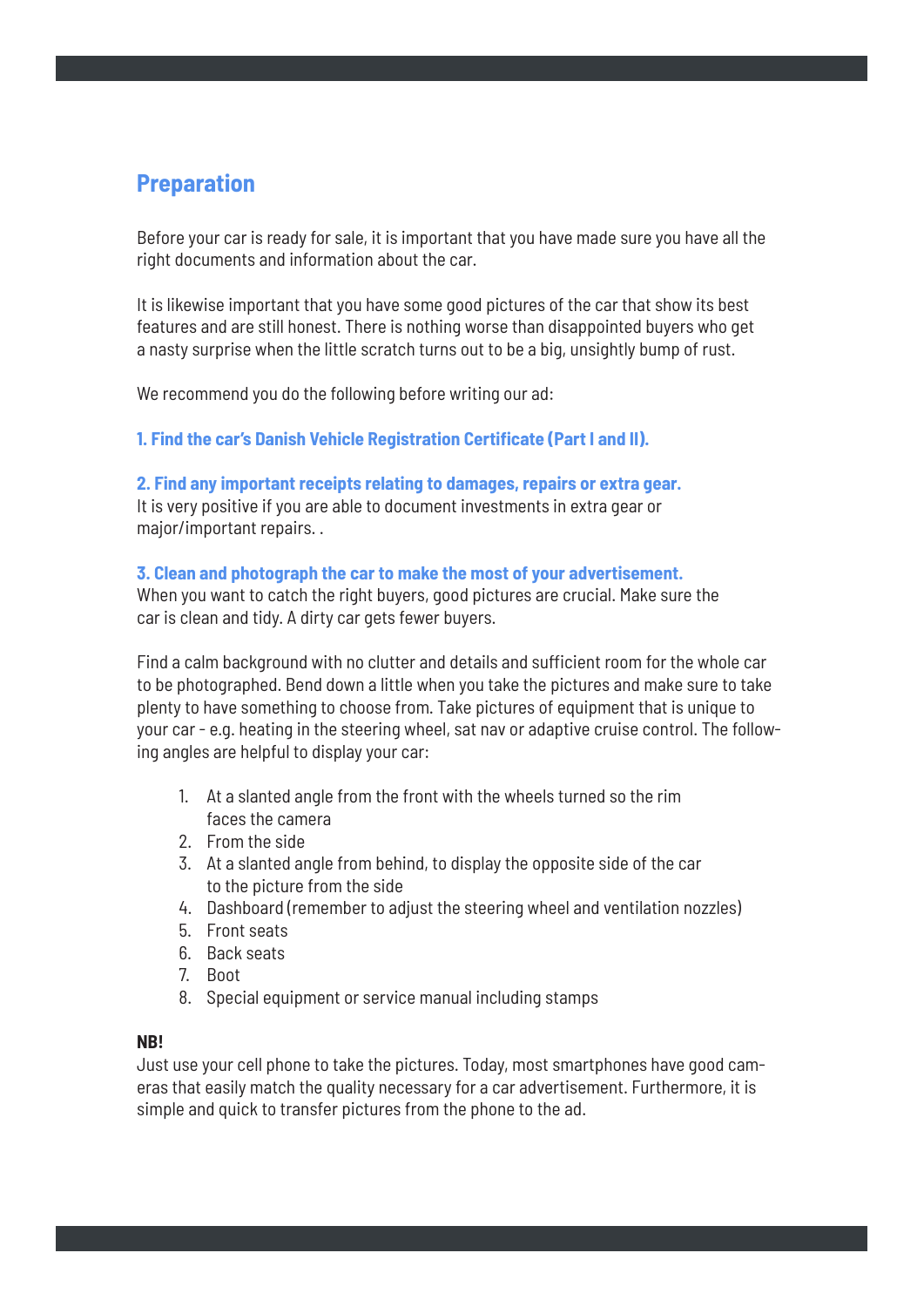## **Advertising**

You are ready to create your ad. If you took pictures with your smartphone, the easiest way to proceed is to open or download our app, which makes it a breeze to create an ad and add pictures. Once the pictures are attached, you can change to using your pc or tablet if you find it easier when writing your sales text. If you want to continue on your smartphone, you can do that too.

If there is anything particular you have loved about your car, make sure to include it in the text. It is your text along with the pictures that have to catch the buyers' interest.

## **1. Begin creating your ad by searching Auto Orbis or visit www.auto-orbis.dk and click "Sell your car"**

No matter if you use our app or the website, you will be guided through the process.

## **2. Write the right text**

A lot of the content for your ad is based on the car's license plate and some simple options for you to choose from. But a good description of the car adds credibility and increases your chances that interested buyers are able to find your car through a keyword search. If there are any significant flaws to the car, you have to include them - also include your thoughts on why the car would be a perfect car no. 2 or similar.

## **3. Publish and monitor your ad**

Even the greatest ad in the world is not always enough to attract buyers. Maybe the market is simply very small, or other vendors have a lower price than yours. In that case, consider if you want to undercut the price or wait until the other cars are sold. We recommend that you monitor the number of views and consider adjusting your price or adding a new description if you are not satisfied with the number of requests.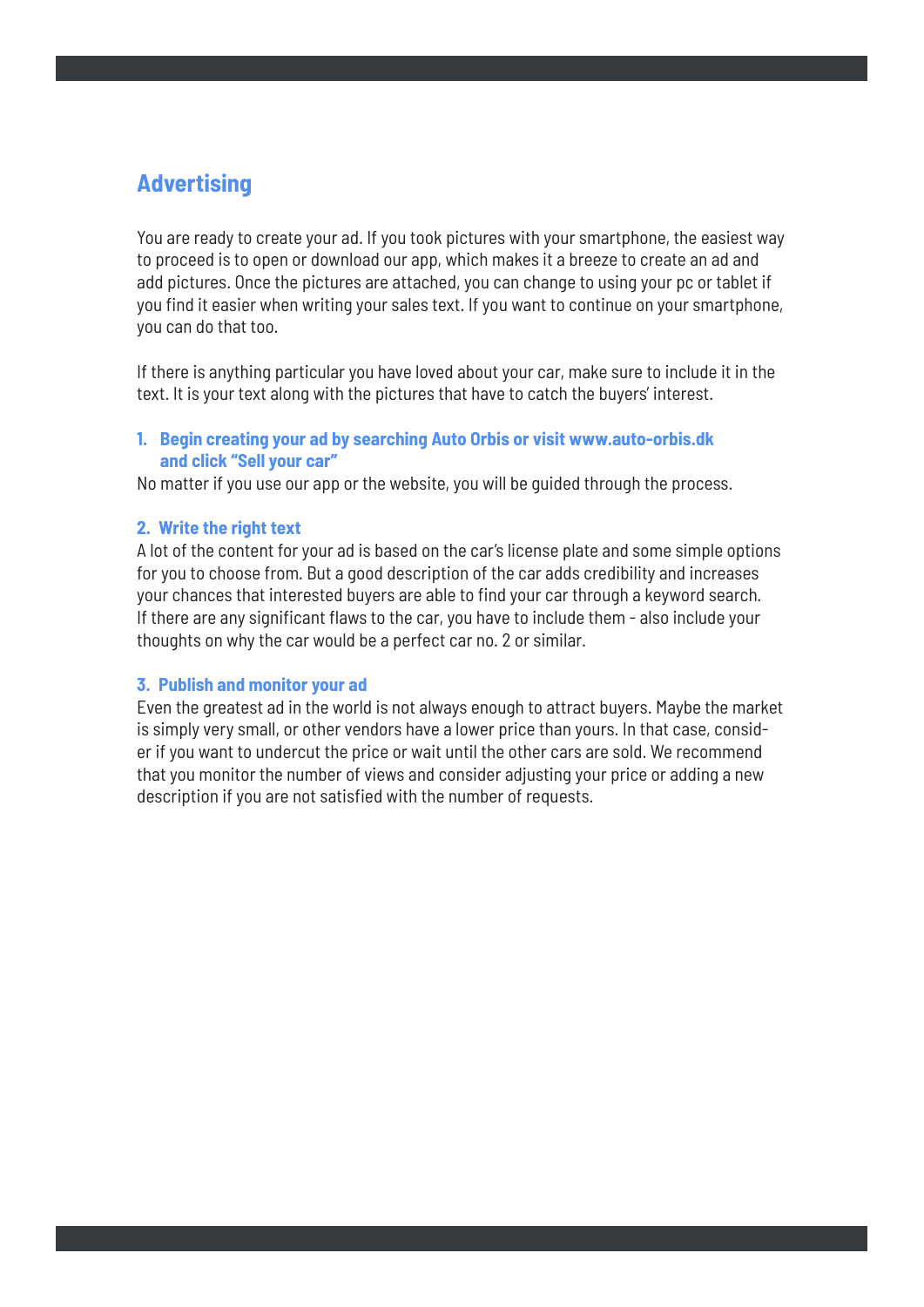## **Requests & showing**

How to get it right when handling requests and showing your car?

It is a hard sea to navigate. Even if it is very rare in Denmark, there are dishonest people out there, and you do not need any grief. Below is some good advise on how to avoid unpleasant experiences:

## **• Do not answer requests from foreign phone numbers**

 Unless you are selling a truly rare car, it is highly unlikely that you will get requests from abroad. Because of the Danish levies, Danish cars are not very attractive and most foreign buyers will avoid buying a Danish car.

**• Be suspicious if a buyer does not want to see the car in person**

 Some scams includes the car being shipped abroad and often there are false receipts for money transfers via PayPal or similar. In such cases, there is a greater risk of you being cheated than of you making a good deal.

## **• Use your gut and our customer service**

 If in doubt about a buyer's request, feel free to call our customer service. You will get to speak to an expert who can help you find out which are real requests and which are not.

Furthermore, there are a few things you need to be aware of once the buyer has shown genuine interest and wants to test drive the car. Make sure the car is clean and tidy somehow we all agree that a clean car simply runs smoother.

If you want to make sure that your car and the buyer returns to you from the test drive, you can tag along. It is completely normal procedure. In any event, make sure you have a picture of the buyers (valid) driver's license and medical card. This helps you prove the buyer's identity and address.

If you are the least bit insecure, arrange for the test drive to take place from another address than your home address and ask a friend to come along.

## **NB!**

As the owner of the car, it is your responsibility to ensure that the buyer has a valid driver's license. If there are any damages during the test drive, it may affect your future insurance terms - and you also need to know that any excess for damages incurred must be paid by you as long as you are the registered owner of the car.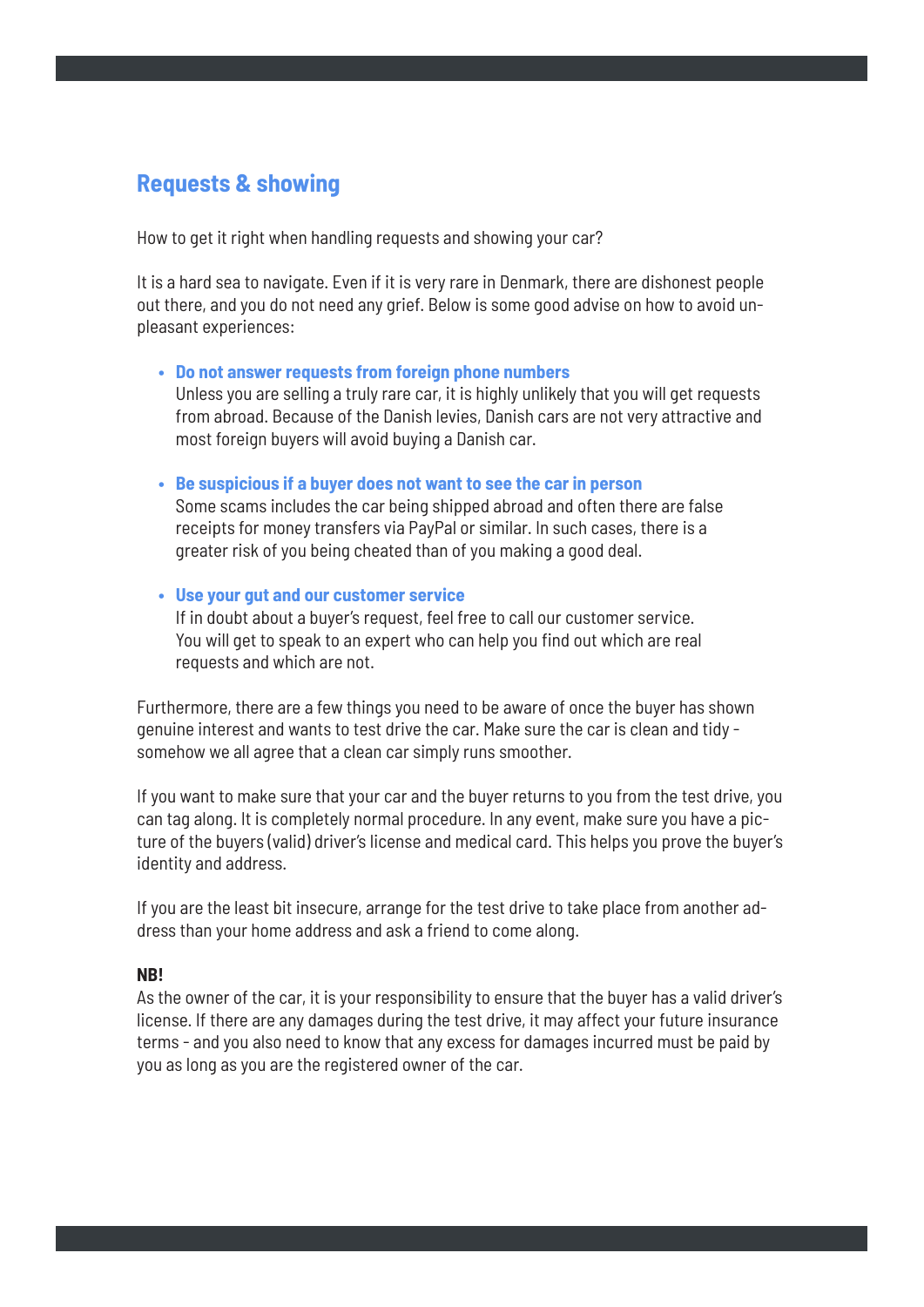## **Payment and handover**

Today, the majority of private car deals are sealed with an immediate transfer, which most online banking solutions support. When you use immediate transfer, you can see the payment pop up on your account at the same time as you hand over the keys to the car. We recommend that you handle the transfer and handover as follows:

## **1. Make sure all the relevant documents are in order.**

Vehicle Registration Certificate, all keys, service manual and other items or papers relating to the car. Remind the buyer that he/she needs to bring id etc. for the immediate transfer, valid driver's license, medical card and a laptop, if the buyer prefers to use his/her own laptop for the money transfer.

## **2. Together, you go over the service manual and bill of sale.**

Use Auto Orbis' bill of sale (find it at the bottom of the guide) to make sure you do not forget anything - and remember to add any specific agreements you have made in the comments section. As a vendor, you need to make sure that it is evident that the car is sold as tried and tested, unless you are prepared to assume more responsibility than necessary. Once you agree on the content, you can sign the contract. If it is possible to make a copy on site, you can settle for one copy, otherwise you have to fill in and sign two copies.

## **3. Transfer the purchase price**

Let the buyer log on to the online bank using a laptop or computer that you put to his/her disposal and transfer the agreed amount. Make sure the money is transferred correctly to your bank account. We do not recommend that you accept cash, credit card or other kinds of payment, as they tend to pose a greater threat of fraud than a money transfer.

#### **4. Re-register the car.**

The buyer has an average of 4 weeks to re-register the car. However, we always recommend that you do it right away. The buyer needs to use a computer and visit skat.dk. All you need is the buyer's id and the car's Vehicle Registration Certificate, and you can be done in just 5 minutes.

#### **5. Congratulate the buyer and find your next dream car**

All that is left for you to do is to congratulate the buyer, hand over the keys and any other gear. You are welcome to surf around auto-orbis.dk to find your next dream car - after all you have money to burn now.

#### **NB!**

Never accept payment that you do not know and wait until you can se the money is transferred safely into your account before handing over the keys to the car.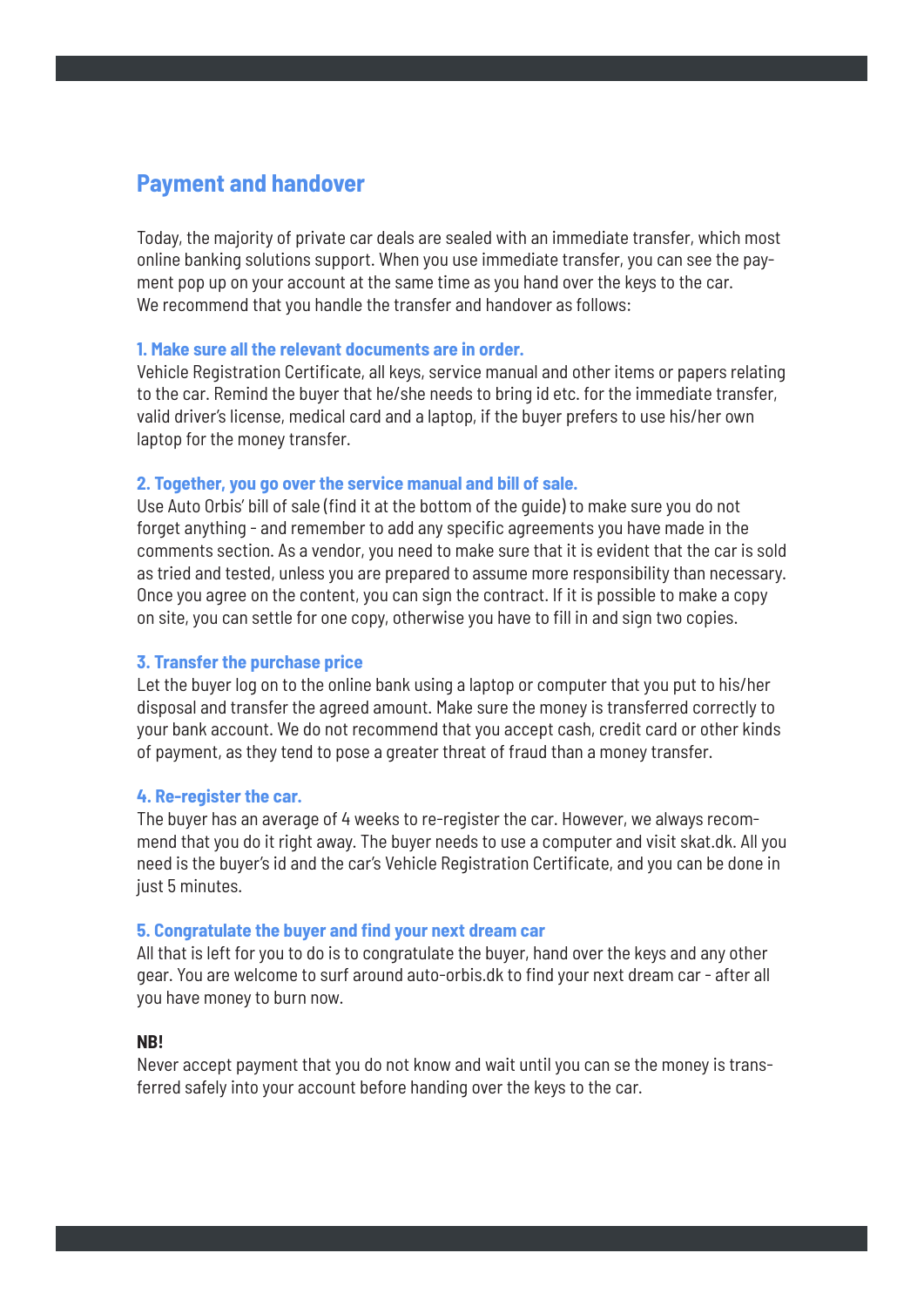# **Auto Orbis' sale contract**

**– For a safe transaction between private parties**

| <b>Seller</b>                  | <b>Buyer</b>                   |
|--------------------------------|--------------------------------|
| Name:                          | Name:                          |
|                                |                                |
| Address:                       | Address:                       |
|                                |                                |
| Postal code & city:            | Postal code & city:            |
|                                |                                |
| Personal Identification Number | Personal Identification Number |
|                                |                                |
| Phone number:                  | Phone number:                  |
|                                |                                |

## **Car's master data**

| Make/model/type:                     | Last MOT-test:              |
|--------------------------------------|-----------------------------|
|                                      |                             |
| Vehicle Identification Number (VIN): | First registration:         |
|                                      |                             |
|                                      |                             |
| Numberplate:                         | Colour:                     |
|                                      |                             |
|                                      |                             |
| Model/year:                          | Mileage (mileage recorder): |
|                                      |                             |
|                                      |                             |

## **Payment**

| Price DKK (amount in numbers):                                | Day of handover (day/month/year):                                 |
|---------------------------------------------------------------|-------------------------------------------------------------------|
| Price DKK (amount in letters):                                | Means of payment:<br>Immediate payment<br>Other                   |
| Is there any unpaid debt or other liabilities in the vehicle: | In case of "Other" stated above please indicate means of payment: |
| Yes<br>Don't know<br>No                                       |                                                                   |



**Disclaimer: Auto-orbis.dk connot be held responsible for any aspects of the sale contract**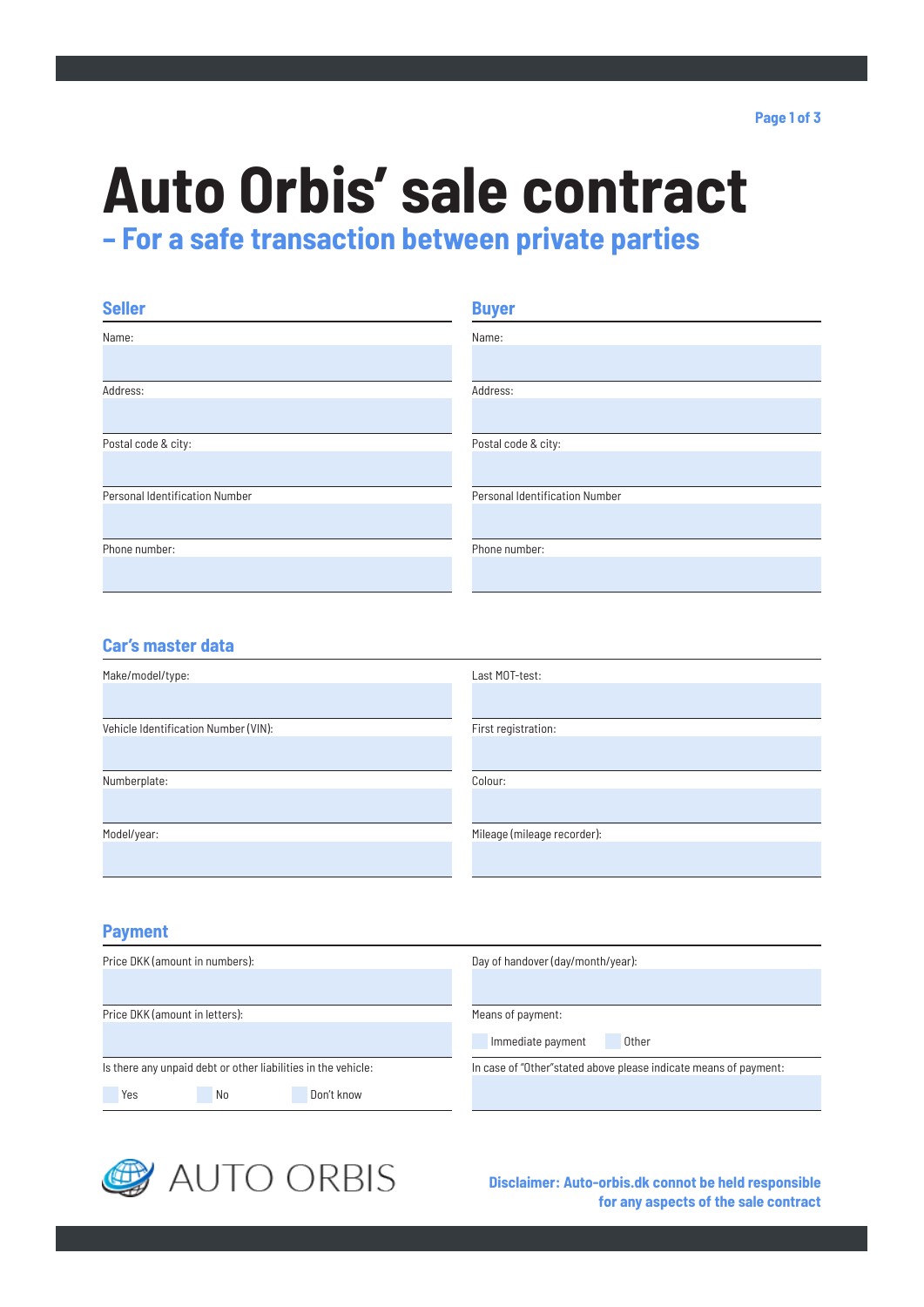## **Seller's information about the car**

| Engine has been replaced:          |                                     |                                                                    | If yes, state mileage:           |                                                |                                          |
|------------------------------------|-------------------------------------|--------------------------------------------------------------------|----------------------------------|------------------------------------------------|------------------------------------------|
| Yes                                | No                                  | Don't know                                                         | Used                             | <b>Brand</b>                                   | Restored                                 |
|                                    |                                     |                                                                    | Mileage before replacement:      |                                                |                                          |
|                                    |                                     |                                                                    |                                  |                                                |                                          |
| Cam belt has been replaced:        |                                     |                                                                    | If yes, state mileage:           |                                                |                                          |
| Yes                                | No                                  | Don't know                                                         |                                  |                                                |                                          |
| Previous use of car:               |                                     |                                                                    | If other, please state purpose:  |                                                |                                          |
| Yes                                | No                                  | Don't know                                                         |                                  |                                                |                                          |
| Factory warranty still valid:      |                                     |                                                                    |                                  | If yes, when does it expire (month/year):      |                                          |
| Yes                                | No                                  | Don't know                                                         |                                  |                                                |                                          |
| Paint warranty still valid:        |                                     |                                                                    |                                  | If yes, when does it expire (month/year):      |                                          |
| Yes                                | No                                  | Don't know                                                         |                                  |                                                |                                          |
| Undercoating:                      |                                     |                                                                    | If yes, who & when (month/year): |                                                |                                          |
| Yes                                | No                                  | Don't know                                                         |                                  |                                                |                                          |
|                                    |                                     | Is service manual including documentation of inspections included: | If no, why not:                  |                                                |                                          |
| Yes                                | No                                  | Don't know                                                         |                                  |                                                |                                          |
| Has the car suffered major damage: |                                     |                                                                    |                                  | If yes, is copy of workshop invoice/insurance: |                                          |
| Yes                                | No                                  | Don't know                                                         | Inspector                        | Report                                         | Enclosed                                 |
|                                    |                                     |                                                                    |                                  |                                                |                                          |
|                                    | <b>Re-registration/Cancellation</b> |                                                                    |                                  |                                                |                                          |
| Last MOT-test (day/month/year)     |                                     |                                                                    |                                  |                                                |                                          |
|                                    |                                     |                                                                    |                                  |                                                |                                          |
| Re-registration:                   |                                     |                                                                    |                                  |                                                |                                          |
|                                    | Online via skat.dk at hand-over     | Seller hands-in registration plates                                |                                  |                                                | Buyer re-register/cancels within 3 weeks |
|                                    |                                     |                                                                    |                                  |                                                |                                          |

#### **Insurance**

Buyer must have own insurance in place. However, seller's insurance covers buyer until 3 weeks after hand-over.

| Seller's coverage:                      | Seller's company and insurance policy no:           |
|-----------------------------------------|-----------------------------------------------------|
| Liability<br>Collision damage           |                                                     |
|                                         |                                                     |
|                                         |                                                     |
| <b>Hand-over</b>                        |                                                     |
| The car is sold as tried and inspected: | If no, is there a written agreement on other terms: |



**Disclaimer: Auto-orbis.dk connot be held responsible for any aspects of the sale contract**